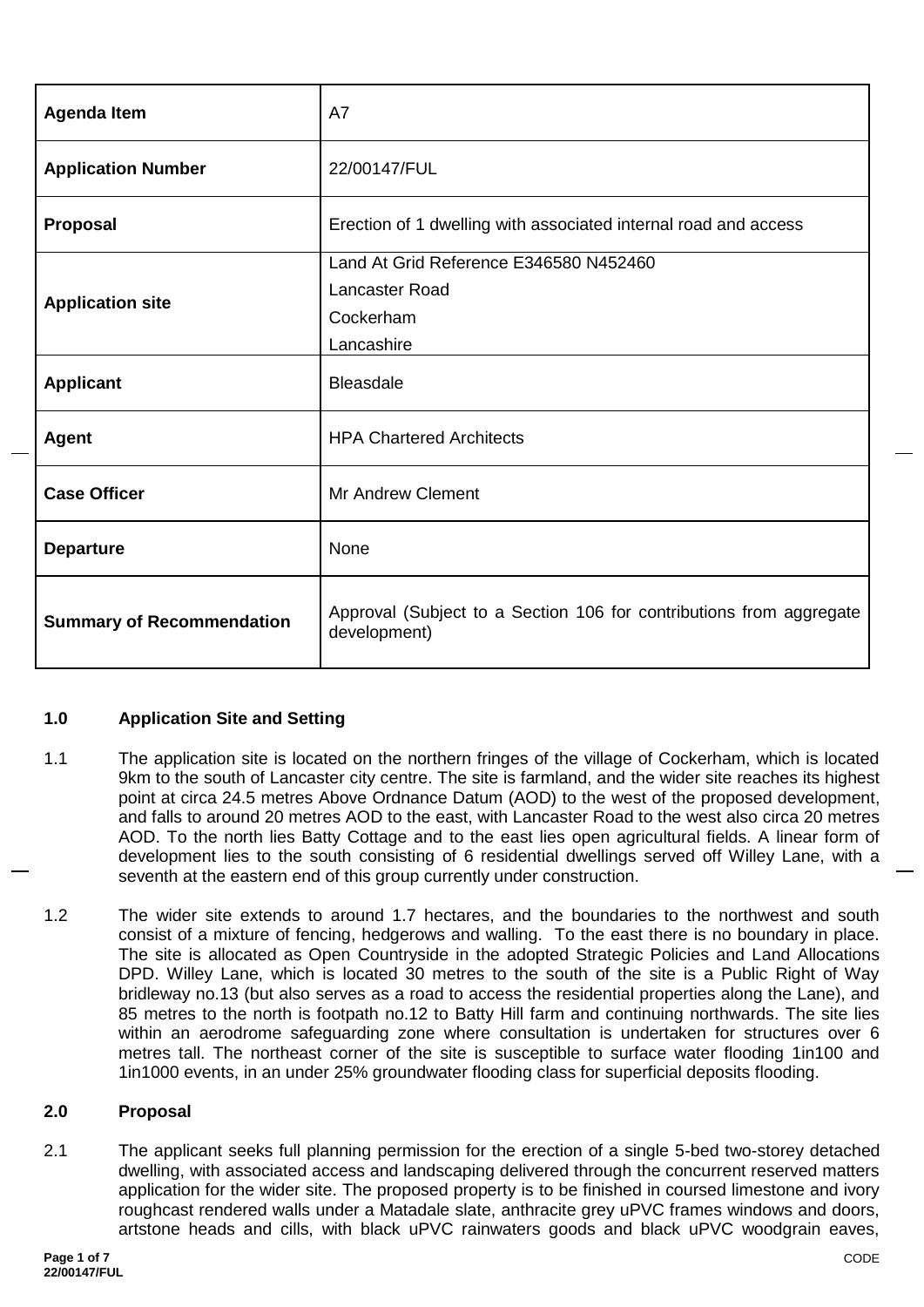soffits and fascia's, with an integral garage. The proposed dwelling measure circa 7.9 metres tall to the ridge, with an eaves height of 4.9 metres, at a width of 11.4 metres and maximum depth of 12.8 metres.

# **3.0 Site History**

3.1 A number of relevant applications relating to this site have previously been received by the Local Planning Authority. These include:

| <b>Application Number</b> | <b>Proposal</b>                                                                                                                                   | <b>Decision</b> |
|---------------------------|---------------------------------------------------------------------------------------------------------------------------------------------------|-----------------|
| 22/00144/REM              | Reserved matters application for the erection of 24<br>dwellings                                                                                  | Concurrent      |
| 22/00145/FUL              | Raising and filling of land using excess spoil and topsoil                                                                                        | Concurrent      |
| 19/01223/OUT              | Outline application for the erection of up to 24 dwellings<br>(C3) and provision of new vehicular access, and<br>pedestrian access to Willey Lane | Approved        |
| 19/00164/OUT              | Outline application for the erection of up to 24 dwellings<br>(C3) and provision of new vehicular access, and<br>pedestrian access to Willey Lane | Withdrawn       |

## **4.0 Consultation Responses**

4.1 The following responses have been received from statutory and internal consultees:

| <b>Consultee</b>                                | <b>Response</b>                                                                                                                                                                                                                     |
|-------------------------------------------------|-------------------------------------------------------------------------------------------------------------------------------------------------------------------------------------------------------------------------------------|
| <b>Parish Council</b>                           | Objection, due to impacts on traffic, road safety, local infrastructure including the<br>school, lack of facilities within the village and difficulties selling other dwellinghouses<br>in the vicinity (perceived lack of demand). |
| <b>County Highways</b>                          | No objection, however, the site relies on the access through the wider concurrent<br>housing proposal, and therefore this proposal is only acceptable in highway terns if<br>the wider scheme is also approved.                     |
| <b>County Archaeology</b>                       | Archaeological field evaluation should be carried out and inform layout. Condition<br>requested for geophysical survey and trial trenching prior to commencement of<br>development                                                  |
| <b>Natural England</b>                          | No objection, subject to appropriate mitigation for the provision of a homeowner pack                                                                                                                                               |
| <b>Fire Safety Officer</b>                      | No objection, subject to an informative regarding emergency vehicle access and<br>water provision.                                                                                                                                  |
| <b>Public Rights Of</b><br><b>Way</b>           | No observation received                                                                                                                                                                                                             |
| <b>Ramblers</b><br><b>Association</b>           | No observation received                                                                                                                                                                                                             |
| <b>Black Knights</b><br><b>Parachute Centre</b> | No observation received at time of reporting, a verbal update will be provided to<br>planning committee                                                                                                                             |
| <b>Civil Aviation</b><br><b>Authority</b>       | No observation received at time of reporting, a verbal update will be provided to<br>planning committee                                                                                                                             |
| <b>Environmental</b><br><b>Health</b>           | No objection, subject to conditions for EV charging point                                                                                                                                                                           |

- 4.2 At the time of drafting this report, **2** letters of **objection** have been received in relation to the application, based on the grounds below:-
	- **Flood risk, drainage and contamination** the site floods with slurry from Batty Hill Farm, no surface drains on Willey Lane, adequate drainage required to prevent exacerbating flood risk and contamination. Existing drains in Cockerham considered inadequate, field drainage is very poor, and flood risk and sea levels likely to increase in coming decades. Lower part of the field is liable to flooding. Revealed pipework through the field may be constructed of asbestos, with other potentially hazardous material on site. Proposed heights of dwellings taller than those existing along Willey Lane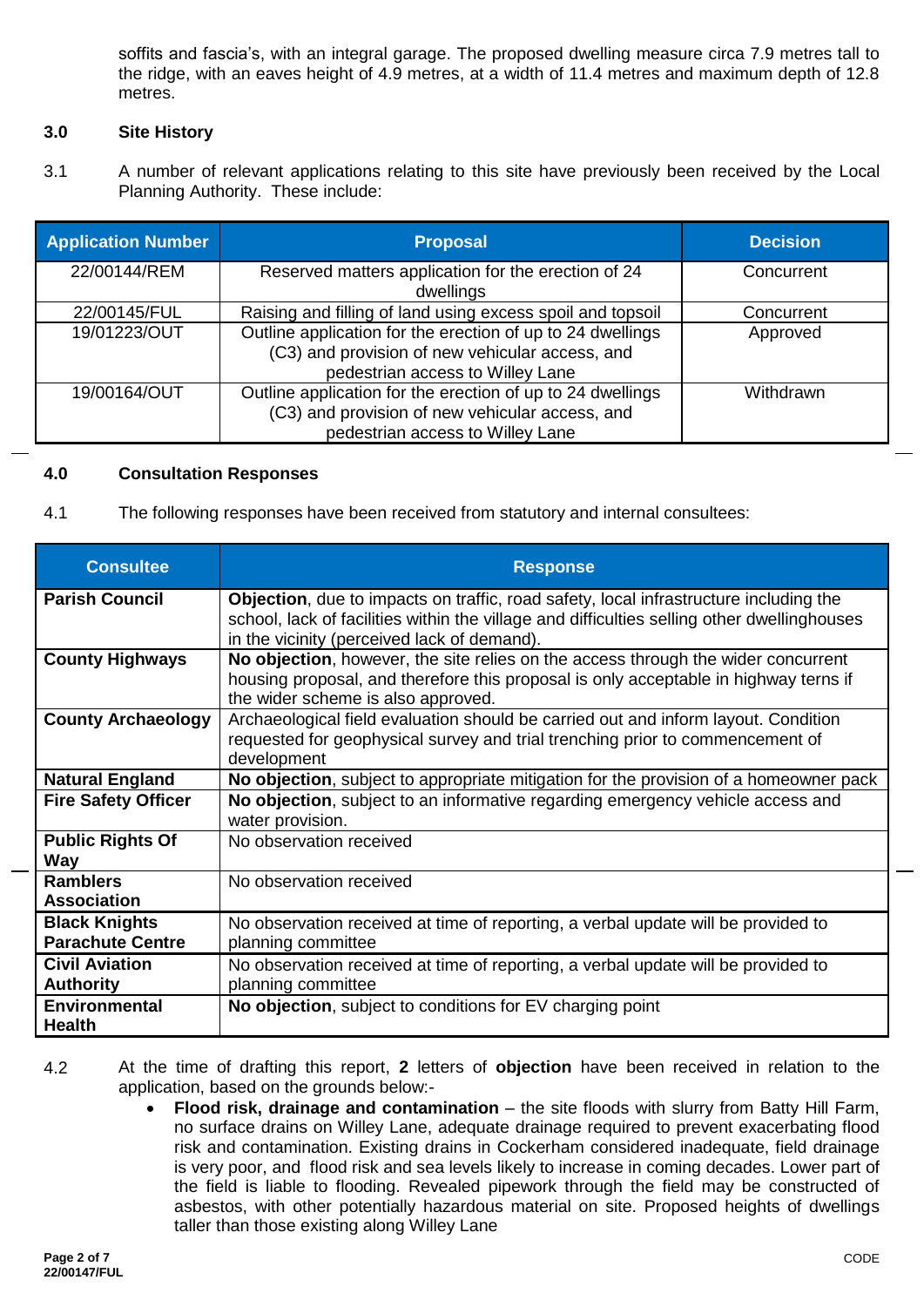- **Residential amenity** overlooking and overbearing existing dwellings along Willey Lane from the proposed development. Noise and disturbance from the public open space to the rear of existing gardens. Low boundary treatments to existing properties along Willey Lane. Loss of natural light from proposed planting and boundary treatments. Road traffic noise and pollution to occupants of proposed dwellings. Lack of security from footpath adjacent to rear gardens. Lack of planting to some existing rear boundary treatments along Willey Lane, detracting from privacy and outlook.
- **Ecology** Increased ecological use since last survey submitted as part of the outline approval due to lack of grazing in the interim.
- **Visual amenity** The field is an important part of the visual amenity of Cockerham. Proposed housing does not reflect local housing, in particular terraces, and this does not reinforce local character.
- **Highways** Access onto a dangerous road, no details of accidents occurring since the outline report. Insufficient footpath to bus stop, limited public transport locally. Conflict of agricultural vehicle movements with pedestrians, cyclists and other vehicle movements. Willey Lane unsuitable for walking due to lack of street lighting and condition. Vehicular access onto Willey Lane into the site contrary to outline approval, Willey Lane unsuitable for additional vehicles.
- **Sustainability and Infrastructure** Unsustainable location, local needs will not be met, little demand for new housing in Cockerham. Lack of shops and facilities in Cockerham. Water pressure in Cockerham is poor, which would be exacerbated by additional dwellings.
- **Other matters** No effort to engage with local residents.

# **5.0 Analysis**

- 5.1 The key considerations in the assessment of this application are:
	- Principle of development, aggregate development and contributions
	- Housing mix and sustainable construction
	- Design, layout, heritage and drainage
	- Residential amenity
	- Landscape, open space and ecology
	- Highways, parking and waste
- 5.2 **Principle of development, aggregate development and contributions** (DM DPD Policy DM1, DM3; SPLA DPD policies SP2 and SP6; NPPF section 5; Meeting Housing Need SPD, Strategic Housing Market Assessment; Affordable Housing Planning Note)
- 5.2.1 The District's settlement hierarchy (policy SP2 of the SPLA DPD) recognises Cockerham as one of the districts sustainable settlements where the principle of housing can be supported. New residential development on non-allocated sites needs to be well related to existing built form, proportionate in scale and character, located where infrastructure can accommodate impacts, and demonstrate good siting and design.
- 5.2.2 This application seeks an additional dwellinghouse as an aggregate development to a wider scheme for 24 dwellings already granted outline consent, and concurrently seeking reserved matters approval. The proposed additional dwelling sought through this application is proportionate to the existing scale and character of the settlement, and would have a very modest impact in terms of infrastructure, services and facilities to serve the development, which it is considered can be accommodated in the local area. Subject to the proposal being controlled and delivered as part of the wider site as an aggregate development, the siting is well related to this built form.
- 5.2.3 The *Brandlord judgement (R (Westminster City Council) v First Secretary of State and Brandlord Limited [2003] J.P.L 1066*), established three criteria to determine and assess the piecemeal development of sites or/and aggregation of sites for the purposes of applying an affordable housing policy threshold. The three criteria include:
	- a. the ownership of the site;
	- b. whether the land could be considered to be a single site for planning purposes;
	- c. whether the development should be treated as a single development.

Subsequent to the Brandlord judgment, in the *New Dawn Homes Ltd v SSCLG [2016] EWHC 3314*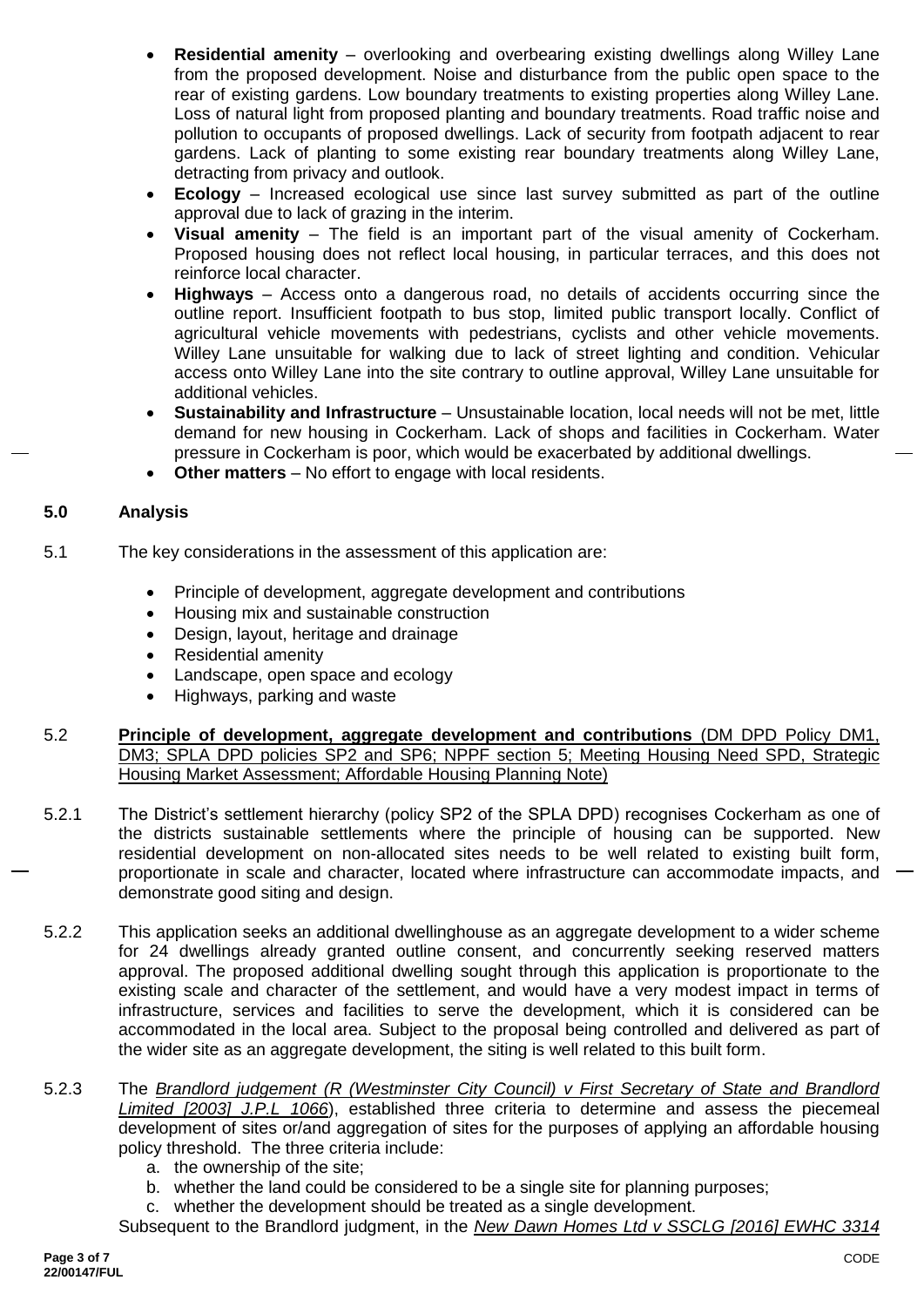*(Admin)* case, the judge endorsed the approach adopted by Brandlord but held the three criteria were not determinative and that such should help inform decision-makers in forming a planning judgement as to whether development should be treated as aggregate development or not.

- 5.2.4 Having regard to the specific circumstances of this case, the LPA contend all three criteria are met and that based on the submission details, it is clear this smaller proposal on the site forms part and parcel of the whole development. Therefore, any additional dwelling should contribute to the provision of affordable housing, open space and education facilities in accordance the wider outline planning permission (19/01223/OUT). The matter of aggregation has not been disputed by the applicant, and subject to a legal agreement for this aggregate development for proportionate additional contributions for these three matters as part of the wider scheme, the proposal is considered to sufficiently mitigate the impact of the development upon local infrastructure.
- 5.2.5 Whilst the scale, design, and impacts upon the proportionality and character of Cockerham and wider landscape will be assessed in following sections of this report, the principle of development in terms of relation to settlement built-form and impact upon infrastructure is considered to be acceptable in this sustainable rural settlement location.
- 5.3 **Housing mix and sustainable construction** (DM DPD Policy DM1, DM3; SPLA DPD policies SP6; NPPF section 5; Meeting Housing Need SPD, Low Emissions and Air Quality SPD, Strategic Housing Market Assessment; Affordable Housing Planning Note)
- 5.3.1 The concurrent reserved matters seeks to provide the affordable housing contribution on-site, in accordance with the legal agreement attached to the outline consent. The additional aggregate dwelling sought through this application brings the 30% affordable housing requirement to 7.5 units across the whole site of 25 dwellings. It has been agreed with the Council's Housing Officer and discussed with the applicants to deliver this addition requirement for 0.5 of an affordable home as am off-site proportionate financial contribution, as opposed to on-site for the aggregate dwelling. Subject to agreement to this through a section 106 agreement, this is considered to meet the requirements of affordable housing from this aggregate development.
- 5.3.2 The housing mix sought across the district is within the table below, which is adjacent to the proposed housing mix as part of the concurrent reserved matters application and combined with this aggregate development within the table below:-

| <b>Property type</b> | <b>DM1 Requirement</b><br>(%) | <b>Reserved matters</b><br>(%) | <b>Reserved matters and</b><br>full application (%) |
|----------------------|-------------------------------|--------------------------------|-----------------------------------------------------|
| 1 bed house / flats  | 10%                           | 2(8.3%)                        | 2(8%)                                               |
| 2 bed house          | 20%                           | 7 (29.2%)                      | 7(28%)                                              |
| 3 bed house          | 35%                           | 9(37.5%)                       | 9(36%)                                              |
| 4+ bed house         | 25%                           | $4(16.6\%)$                    | 5(20%)                                              |
| bungalows            | 10%                           | 2(8.3%)                        | 2(8%)                                               |
| <b>TOTALS</b>        | 100%                          | 24 (100%)                      | 25 (100%)                                           |

Whilst this proposed aggregate dwelling is a large property offering 5-bedrooms, this would be controlled and delivered as part of the wider development of the site for 25 houses if approved. In the context of this wider scheme, the proposed housing mix is considered to be acceptable and is broadly in accordance with the district wide housing mix requirement.

5.3.2 Whilst the site is not within an air quality management area, it is considered reasonable and appropriate to include electric vehicle charging points, in accordance with the Low Emissions and Air Quality SPD requirements for one electric vehicle dedicated charging point per house with garage or driveway. In terms of sustainable design and construction, DM DPD Policy D29 encourages this across all schemes, and whilst individually the proposal is minor in scale, this forms an aggregate development to a major scheme. As such, energy efficiencies should be addressed in terms of insulation in comparison against current building regulations, solar gain, ventilation and heat recovery and other efficiencies. It is considered that these matters can be controlled through planning condition for this proposal.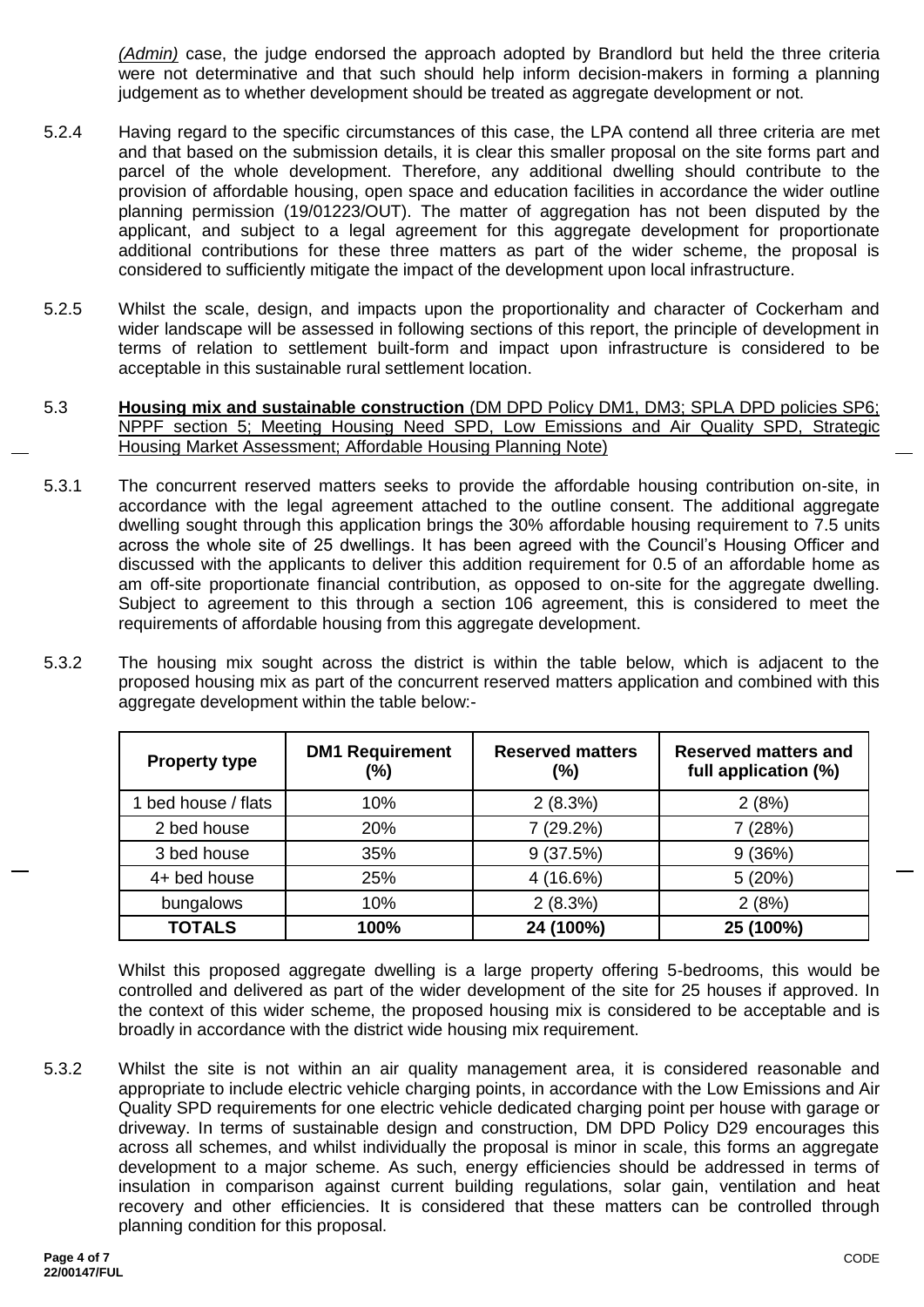- 5.4 **Design, layout heritage and drainage** (DM DPD Policies DM2, DM4, DM27, DM29, DM30, DM33, DM34, DM35, DM42; DM45, DM46; NPPF sections 2, 5, 11, 12, 14 and 15; Surface Water Drainage, Flood Risk Management and Watercourses Planning Advisory Note; National Model Design Code)
- 5.4.1 The proposed dwelling is sought to the southeast corner of the concurrent reserved matters layout for the wider housing site. This layout is largely assessed as part of the concurrent reserved matters application, however this aggregate development is considered to be well related to the wider site, facilitated by no longer requiring a pumping station at the site. The design of the proposed dwelling is broadly in accordance with the ethos and external materials of the wider site, which is considered to be congruent to Cockerham. Whilst the scale of the dwelling sought is large, there are existing large detached dwellings adjacent to the site, such as Batty Cottage to the north and The Spinney to the south, in addition to other large detached dwellings in the village. Furthermore, the proposed dwelling would be view in the context of the wider housing delivery as part of the concurrent application, with a variety of house types and sizes across this scheme. As such, the proposal is considered to be proportionate in scale and character of Cockerham.
- 5.4.2 The site is understood to be of archaeological interest, with a Roman Road potentially located in the vicinity. Whilst the archaeological consultee would have preferred relevant site assessments to be undertaken prior to consideration of this planning application, subject to appropriate site investigation of geophysical surveys and trail trenching, this is considered to be appropriate and practical as part of the implementation of housing delivery at the site. Such survey works can be controlled through planning condition.
- 5.4.3 The original outline application detailed that soakaways across the site would provide a suitable and sustainable surface water drainage scheme for the proposal, however the concurrent reserved matters proposed layout includes an attenuation pond and directing the surface water drainage to an existing drainage ditch at greenfield runoff rates. As part of the concurrent reserved matters application, it has demonstrated that soakaways are not feasible at this site, and a surface water sustainable drainage scheme will be assessed as part of a discharge of conditions application on the approved outline permission. Given that soakaways have been eliminated as a potential drainage option, the proposed dwellinghouse sought through this application does not prejudice the drainage method of the wider site. This aggregate development would likely connect to the wider site drainage system, which is considered to be acceptable for this aggregate form of development, and can be controlled through planning condition for surface water drainage details. Foul drainage have yet to be specified, but can be controlled through planning condition.

## 5.5 **Residential amenity** (DM DPD Policies DM2, DM29, DM32; NPPF sections 12; Nationally Described Space Standards)

- 5.5.1 The proposed dwellinghouse is suitably separated from opposing walls with clear glazing to prevent privacy and overlooking concerns between proposed dwellings. The proposed garden areas is ample and above 10 metres in depth. The dwelling meets the minimum Nationally Described Space Standards of minimum floor and storage space, and M4(2) Building Regulations Requirement. Cycle and motor vehicle parking is provided within the integral garage and off-street parking provision. This parking provision can be controlled through planning condition. The proposed development is considered to offer suitable residential amenity standards to future occupants of the dwelling.
- 5.5.2 The nearest dwellinghouses to the application site is The Spinney, located over 24 metres to the south of the proposed dwelling. Whilst this is sufficient separation distance for opposing clear glazed openings, given the site is within 10 metres of neighbouring gardens, the upper floor side facing windows (serving bathrooms only) should be obscure glazed and high-level opening only, to prevent overlooking. The proposed landscaping as part of the current reserved matters application for trees along the southern boundary adjacent to the proposed aggregate dwelling and open space to the west will further ensure no adverse impacts upon neighbouring privacy standards. In any case, details of boundary treatments for the proposed dwelling can be controlled through planning condition to ensure suitable amenity standards. The northern aspect of the proposed dwelling ensures no overshadowing to existing neighbours along Willey Lane from the proposed development, and the separation distances and intervening proposed landscaping will ensure the development does not overbear these neighbours. As such, the proposal is considered to be acceptable in terms of residential amenity.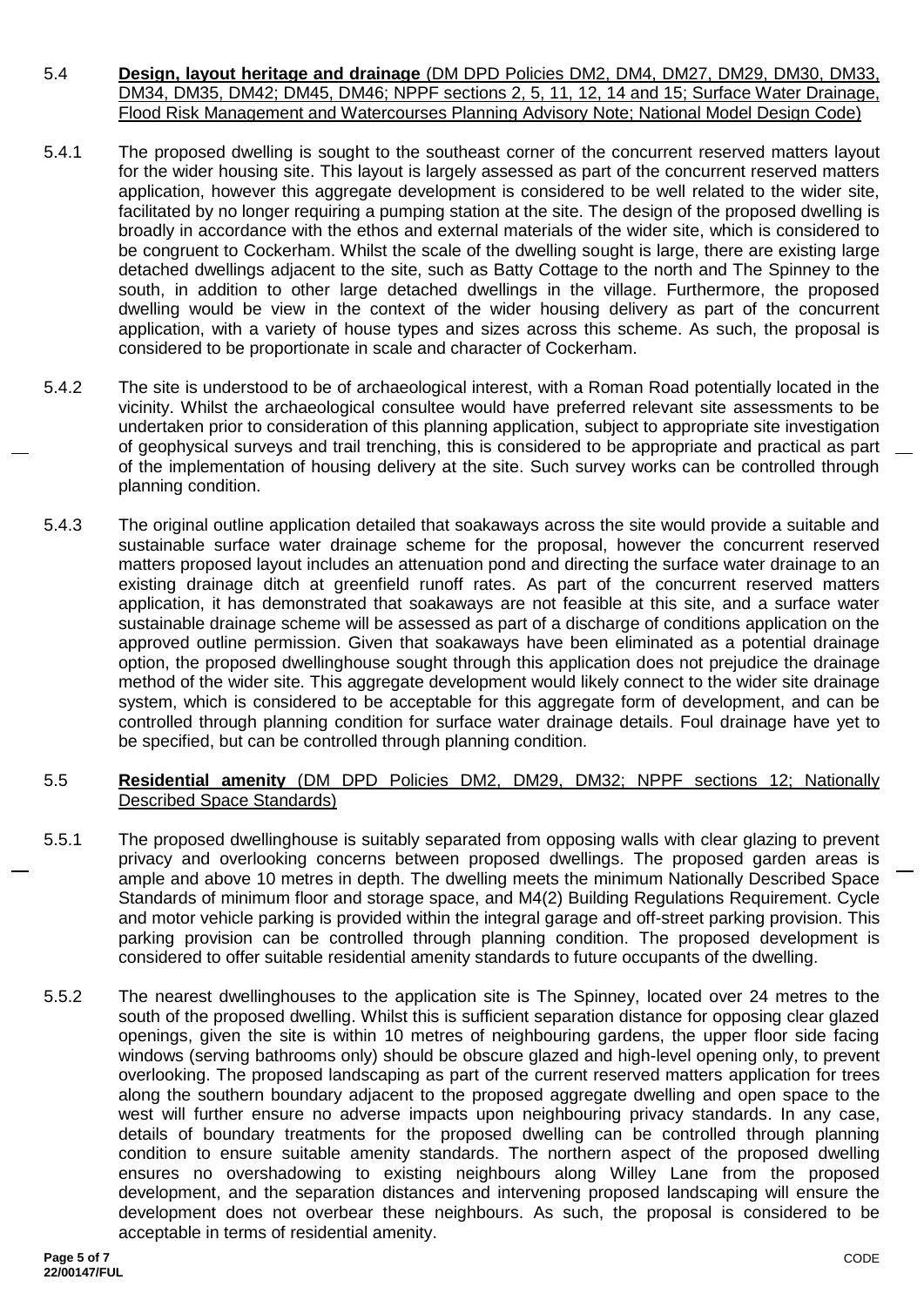5.5.3 The site has an agricultural use, and whilst there are no known contamination issues at the site, it is considered prudent to include an unforeseen contaminated land condition, in the same wording as that included on the outline permission at the site.

#### 5.6 **Landscaping, open space and ecology** (DMDPD policies DM44, DM45, DM46; SPLA DPD policy SP8 and EN3; NPPF: section 12 and 15)

- 5.6.1 The application site is forms part of the area assessed for the ecology appraisal for the wider site and approved outline consent, and as this would be controlled as aggregate development, the ecological mitigation within this outline permission is considered to address the impacts of this proposal. The planning conditions relating to the ecological mitigation measures during the construction phase of development should be applied to any permission for aggregate development.
- 5.6.2 Morecambe Bay is very important for many species of birds. As such, there is the potential for development and recreational use close to the designated sites to have impacts on birds associated with the SPA and Ramsar designations. It is considered that these impacts could be avoided, but only through mitigation. In light of the People Over Wind ruling by the Court of Justice of the European Union, likely significant affects cannot be ruled out without mitigation and therefore an Appropriate Assessment (AA) is required. This is contained within a separate document and concludes that, with the implementation and retention, where appropriate, of mitigation the development will have no adverse effects on the integrity of the designated sites, their designation features or their conservation objectives, through either direct or indirect impacts either alone or incombination with other plans and projects. The site forms aggerated development to a wider residential development with outline consent, and the context of the site is adjacent to a heavily trafficked A-road and existing residential properties. As such, the implementation of the mitigation measures within the AA, namely for homeowner packs for the new dwellinghouse, is considered to have an acceptable impact upon the environment, habitats and protected species and sites. Natural England have returned no objection to this proposal subject to the aforementioned mitigation.
- 5.6.3 In terms of open space, the additional dwelling does not trigger any greater on-site requirements. Subject to a legal agreement to contribute a proportionate figure for off-site open space, in accordance with the agreement for the wider outline permission, the proposal is considered to be satisfactory in terms of open space provision.
- 5.7 **Highways, parking and waste** (SPLA DPD policies T2, T4; DMDPD policies DM29, DM60, DM61, DM62, DM63, DM64; NPPF sections 9 and 12; Walking and Cycling Planning Advisory Note; Waste Storage and Collection Guidance for Domestic and Commercial Developments Planning Advisory Note)
- 5.7.1 The access detailed within the concurrent reserved matters is in accordance with that already approved as part of the outline permission at the site. The aggregate dwelling sought through this application will be accessed through the wider development site, and the aggregate development nature of the proposal and legal ties to the wider scheme will ensure the proposed dwelling would only be implemented as part of the wider scheme. The aggregate dwelling would be accessed off a private cul-de-sacs off the adoptable highway element of the concurrent reserved matters proposal, circa 35 metres long, and at circa 4.8 metres wide. This is considered suitable for access and turning, subject to the off-street parking provision being implemented and retained to minimise instances of parking on this private road. The dwellinghouses curtilage area is marginally over 25 metres from the communal bin collection area, which is considered to be appropriate in the circumstance given the scale and dimensions of the site. The dwellinghouse has suitable provision for the parking and turning of 3 off-road parking spaces, and the delivery of EV charging points can be controlled through planning condition. Bicycle parking can be provided within the integral garage, with sufficient space for both car and bicycle parking within this floorspace, which can be controlled through planning condition. As such, the site access, highway layout and parking provision is considered to be acceptable. Whilst a construction management plan has been included as a planning conditions on the outline consent for the wider site, given this proposal relates to a single dwellinghouse it would not be necessary to impose such a condition on this development.